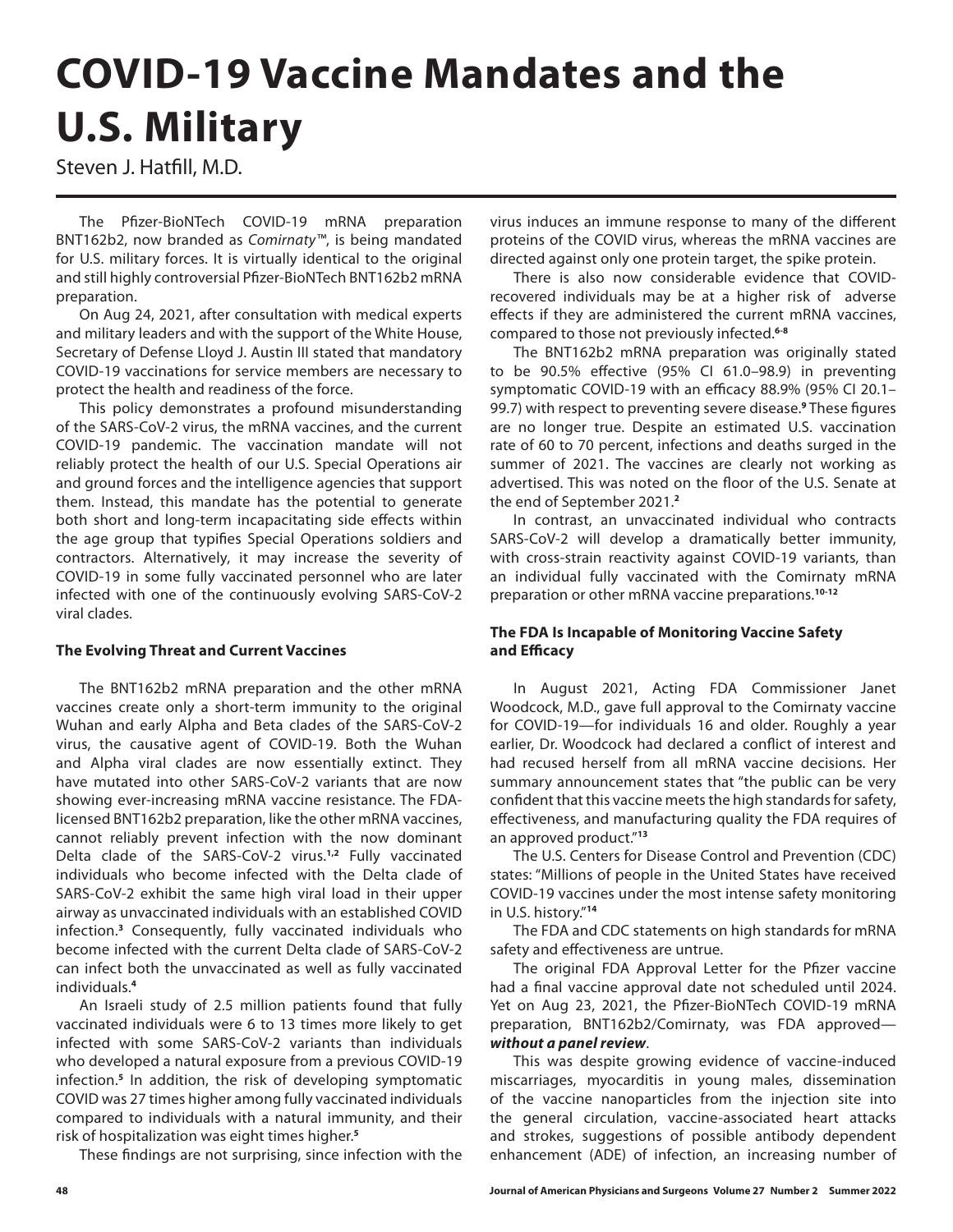serious neurological and cardiac conditions, and vaccinerelated deaths.

The U.S. lacks an effective surveillance system that can rapidly and accurately detect vaccine injuries and deaths. Instead, the FDA relies on antiquated 32-year-old passive data collection mechanisms, primarily the Vaccine Adverse Event Reporting System (VAERS) to determine whether the experimental mRNA vaccines are causing serious harm.

The accuracy of VAERS in the past has been highly variable depending on the particular vaccine and adverse vaccine effects. For example, VAERS was only able to capture 12 percent of the cases of a serious paralyzing condition (Guillain-Barré syndrome) during the 2012-2013 influenza season, and only an estimated 15 percent to 55 percent detection rate of all the cases occurring during the 2009 H1N1 influenza vaccine administration. The system is typified by gross underreporting of other adverse vaccine events.**<sup>15</sup>**

In a letter to Pfizer dated Aug 23, 2021, concerning its COVID-19 mRNA vaccine, the FDA admitted that it was incapable of tracking adverse mRNA vaccine side effects when it stated: *"Furthermore, the pharmacovigilance system that FDA is required to maintain under section 505(k)(3) of the FDCA is not sufficient to assess these serious risks."***<sup>16</sup>**

The FDA has now shifted the responsibility for adverse event detection over to Pfizer as part of its agreement to license the Comirnaty mRNA preparation for COVID-19.**<sup>16</sup>**

Both the CDC and the FDA are using incomplete data and demonstrating unreasonable bias in their pro-vaccine decisions. They are not erring on the side of caution.

According to its website, "Beginning May 1, 2021, CDC transitioned from monitoring all reported COVID-19 vaccine breakthrough infections to investigating only those among patients who are hospitalized or die, thereby focusing on the cases of highest clinical and public health significance."**<sup>17</sup>** As a result, the current efficacy of the vaccines in preventing symptomatic illness is unknown because of a lack of data. What is clear is that the Pfizer vaccine preparations are not reliably preventing infection. In response, the FDA downgraded the effectiveness of the Pfizer-BioNTech COVID-19 mRNA preparation BNT162b2/Comirnaty from "providing immunity" to simply helping to protect individuals against the severe composite outcomes of hospitalization and death. This was based on the data that came out of the original initial clinical trials.

Even this is now subject to question. Accumulating data from the UK and other areas indicates the Pfizer-BioNTech COVID-19 BNT162b2/Comirnaty and the other mRNA preparations are not protecting against hospitalizations and death.**<sup>18</sup>**

Examining weekly surveillance data for the UK, Paul Alexander, Ph.D., notes that Tables 11 and 12 in the 11-week report**<sup>19</sup>** show that 87 percent of emergency department visits and hospitalizations are happening in vaccinated persons older than 18, and that 90 percent of deaths in persons older than 50 occurring within 60 days of a positive COVID test are in vaccinated persons, with effects most prominent after the third dose. The data suggest that the vaccine is not only driving more infection, but damaging the innate and adaptive immune systems.**<sup>20</sup>**

"Reports are coming in now that the UK will follow Scotland

and not give us the granular data we get weekly, starting in a couple of weeks. This…means the data is showing something they do not want you to see" (P.E. Alexander, personal communication, May 6, 2022).

While the British data appears to have many potential confounders, the trend of increasing deaths with increasing vaccination does appear to be real.

While there is no clear evidence yet of the occurrence of ADE and vaccine-related autoimmunity and immunopathology in early volunteers immunized with the SARS-CoV-2 vaccines, the safety trials to date have not specifically addressed these adverse effects. Given that the follow-up of volunteers did not exceed 2 to 3.5 months after the second vaccine dose, it is unlikely such serious adverse effects would have been observed during clinical trials.**<sup>21</sup>**

Realizing that their vaccination programs are not working, some countries may drop vaccine passports and halt the practice of making private businesses check vaccine status.

#### **The Experimental mRNA Vaccine Trials Were Rushed and Incomplete**

The now-identified role of SARS-CoV-2 "spike" glycoprotein in inducing the capillary inflammation that is characteristic of COVID-19 infection is extremely relevant given that the BNT162b2/Comirnaty mRNA vaccine and other types of mRNA vaccine preparations induce the manufacture of spike glycoprotein in the cells of its recipients.

The clinical trials ignored the animal biodistribution data submitted to the Japanese government for an mRNA vaccine preparation, which showed rapid spread of the lipid nanoparticles from the initial injection site into other tissues throughout the body.**<sup>22</sup>** Following vaccine nanoparticle injection, the test animals began to produce spike protein markers on the surface of the cells in the regional lymph nodes, the bone marrow, the lining of the systemic capillaries, lungs, liver, spleen, adrenal glands, and gonads.**<sup>22</sup>**

The existence and pathological significance of this animal biodistribution data in humans are poorly documented, but the Pfizer/BioNTech vaccines clearly do introduce mRNA into multiple cell types throughout the body, which then make a modified SARS-CoV-2 spike protein on their cell surface to trigger an immune response.

The viral spike protein is linked to several serious pathophysiological developments in COVID-19.**<sup>21</sup>** This fact was not recognized during vaccine development, and scientists did not understand the human risks of this protein when they included its mRNA code in the products.

What is certain is that the FDA authorization was based on safety data generated from human trials lasting less than 3.5 months. As the U.S. mass vaccination program progressed, it has been accompanied by an abnormally high rate of serious adverse effects, including deaths. Even accounting for the number of vaccines administered, the number of deaths per million doses administered has, according to VAERS, increased tenfold.**<sup>21</sup>**

As early as February 2021, some scientists were calling for a halt to the mass vaccination program. Despite continuing calls for caution, the risks of SARS-CoV-2 vaccination continue to be minimized or ignored by health organizations and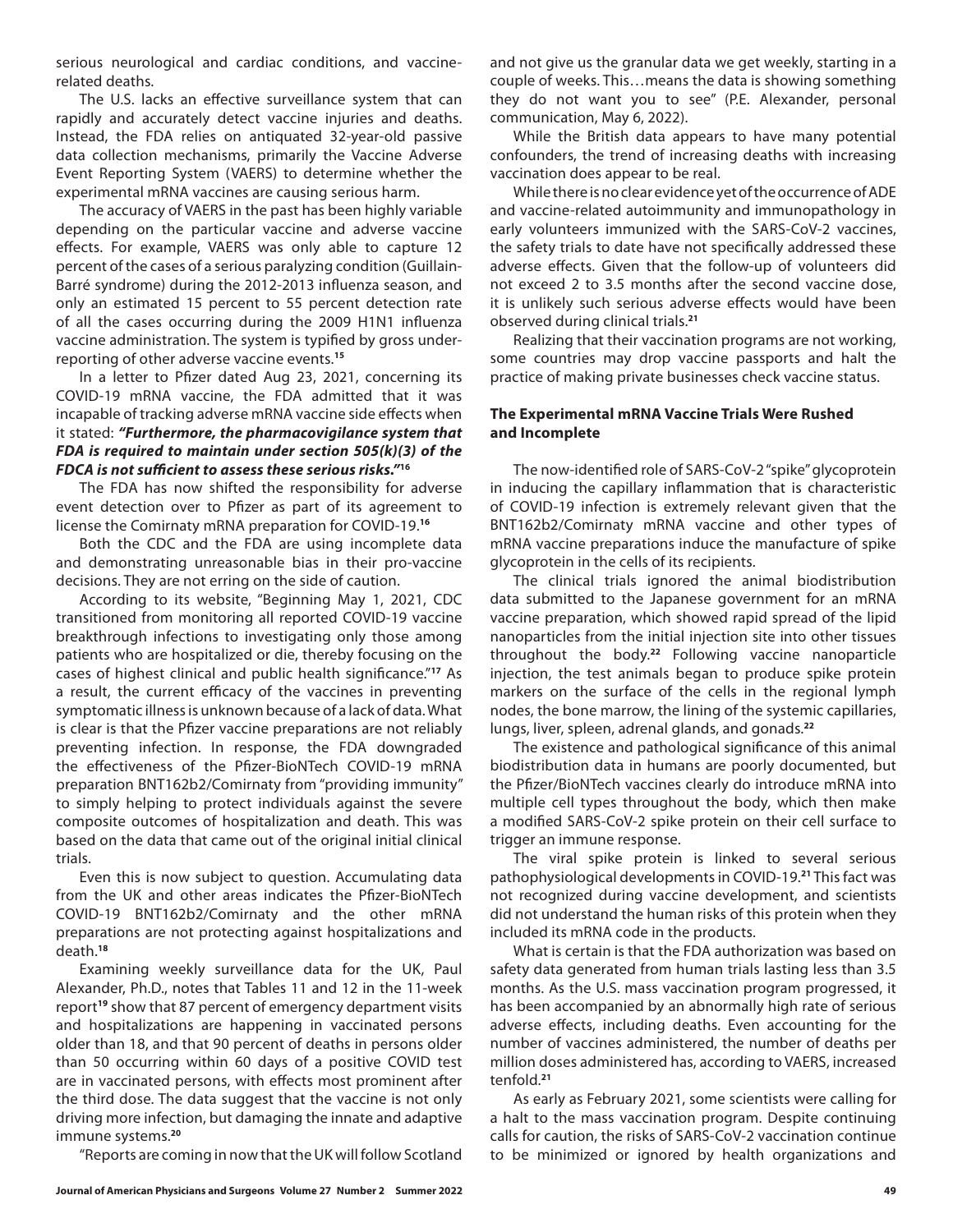government authorities.**<sup>21</sup>** This has raised serious major conflicts between the leadership of the FDA and some of its scientists.**<sup>23</sup>**

Still-emerging data suggests that the Pfizer mRNA vaccine may have the potential to cause vaccine-driven disease enhancement and a reprograming of the human immune system.**24,25** Additionally, the spike protein may impair endothelial function.**<sup>26</sup>** These raise serious questions regarding the long-term effects of any vaccine based on the mRNA of the dangerous spike protein.**<sup>26</sup>**

#### **Mandated Vaccination in the U.S. Military**

The soldiers comprising the air, sea, and ground U.S. Special Operations forces and their supporting military intelligence and technical systems are strategic assets that require months to select and train, and several more years to acquire experience in their specialized operational and supportive tasks. Protecting their health is a national security concern. Mandating COVID-19 vaccination may, however, cause far more damage than the disease.

Unlike the viruses that cause mumps, rubella, measles, smallpox, yellow fever, and polio, which mutate slowly, the virus causing COVID-19 mutates quickly, and unless a universal coronavirus vaccine can be found, the virus will always be one step ahead of new vaccine development.

Currently, there is no relationship between the percentage of population vaccination and the reduction of new COVID-19 cases during an infection cycle. In 68 surveyed nations, new COVID-19 cases are, contrary to expectations, unrelated to the level of national vaccination. In the U.S., increases in new COVID-19 cases are unrelated to the high levels of vaccination across 2,947 surveyed counties.**<sup>27</sup>** The current COVID mRNA vaccines can neither reliably stop an individual from catching an infection with some new variants of the COVID virus, nor stop them from transmitting this infection to someone else.

Special Operations soldiers require a high standard of individual fitness that should not be compromised by experimental products that lack a guarantee of only minimal side effects. This is especially true when the age group involved has a low incidence of comorbidtites and a low risk for serious injury and death from a COVID-19 infection, a risk that is even further reduced by the use of effective antiviral medications.

Early COVID-19 infection is unequivocally a treatable condition. Early treatment with one of several antiviral drugs at the first onset of symptoms shows a high degree of efficacy in quickly moderating COVID-19 infection.**21,28** Safe antiviral drug prophylaxis is also available for units and dependents.

In addition to currently reported adverse effects, the actual long-term effects of the mRNA products remain unknown, and their existence cannot be ruled out. Questions have been raised about fertility effects, the long post-vaccination syndrome, and immune system reprogramming with the loss of natural killer lymphocyte populations and a possible susceptibility to cancer. All of these questions need urgent research.

Fear of the mRNA products among the Special Operations and military intelligence communities is causing hundreds of soldiers and civilian contactors to leave their units or take early retirement.

Loss of highly trained personnel to adverse effects or separation from service (voluntary or involuntary) could have a seriously detrimental effect on military readiness.

Instead of a vaccine mandate, the U.S. Joint Special Operations Command and National Military Intelligence forces should return to the original U.S. National Pandemic Plan for Respiratory Viruses. This would entail a continuous on-site unit surveillance for early cases of viral outbreak using FDA-certified thermal camera systems and a group soldier/ contractor education for COVID signs and symptoms, together with a central 1-800 nurse triage line. This phone triage line would operate in conjunction with a small on-site clinic for rapid PCR diagnosis and rapid early outpatient treatment using safe, effective, antiviral drugs with the brief home quarantine of COVID-19 cases and post-exposure treatment of dependents. Unlike mass vaccination programs with ineffective mRNA products, early drug treatment protocols can control community transmission and minimize infection severity, while allowing personnel to develop a broad, crossreactive natural immunity to future COVID-19 clades.

#### **Conclusions**

Current mRNA vaccines are not reliably protecting individuals from infection or infection transmission. The rate of occurrence of adverse effects and the wide range of the types of adverse effects reported to date demonstrate the need for a better understanding of the benefits and risks of mass vaccination. Military readiness should be protected with early detection and diagnosis, plus early treatment and prophylaxis with a combination of safe repurposed drugs and immunologic support, rather than mandated use of incompletely tested novel products with potential serious adverse effects.

**Steven J. Hatfill, M.D.,** served as a daily outside senior medical advisor to the Executive Office of the President throughout 2020.

#### **REFERENCES**

- 1. Dolgin E. COVID vaccine immunity is waning. *Nature* 2021;597:606-607. Available at: https://www.nature.com/articles/d41586-021-02532-4. Accessed May 5, 2022.
- 2. Hoft J. Not making headlines: Sen. Ron Johnson just exposed on Senate floor that the COVID vaccines do not appear to work as advertised (video). Gateway Pundit; Sept 30, 2021. Available at: https://tinyurl. com/2p94x92x. Accessed May 5, 2022.
- 3. Acharya CB, Schrom J, Mitchell AM, et al. No significant difference in viral load between vaccinated and unvaccinated, asymptomatic and symptomatic groups infected with SARS-CoV-2 Delta variant. medRxiv; Oct 5, 2021. Available at: https://doi.org/10.1101/2021.09.28.21264262. Accessed May 5, 2022.
- 4. Riemersma KK, Grogan BE, Kita-Yarbro A, et al. Shedding of infectious SARS-CoV-2 despite vaccination. medRxiv; Nov 6, 2021. Available at: https://doi.org/10.1101/2021.07.31.21261387. Accessed May 5, 2022.
- 5. Gazit S, Shlezinger R, Perez G, et al., Comparing SARS-CoV-2 natural immunity to vaccine-induced immunity: reinfections versus breakthrough infections. medRxiv; Aug 25, 2021. Available at: https:// doi.org/10.1101/2021.08.24.21262415. Accessed May 5, 2022.
- 6. Menni C, Klaser K, May A, et al. Vaccine side-effects and SARS-CoV-2 infection after vaccination in users of the COVID Symptom Study app in the UK: a prospective observational study. *Lancet Infect Dis* 2021;21(7):939-949. Available at: https://doi.org/10.1016/S1473- 3099(21)00224-3. Accessed May 5, 2022.
- 7. Raw RK, Kelly C, Rees J, et al. Previous COVID-19 infection but not "long-COVID" is associated with increased adverse events following BNT162b2/ Pfizer vaccination. medRxiv; Apr 27, 2021. Available at: https://doi.org/1 0.1101/2021.04.15.21252192. Accessed May 5, 2022.